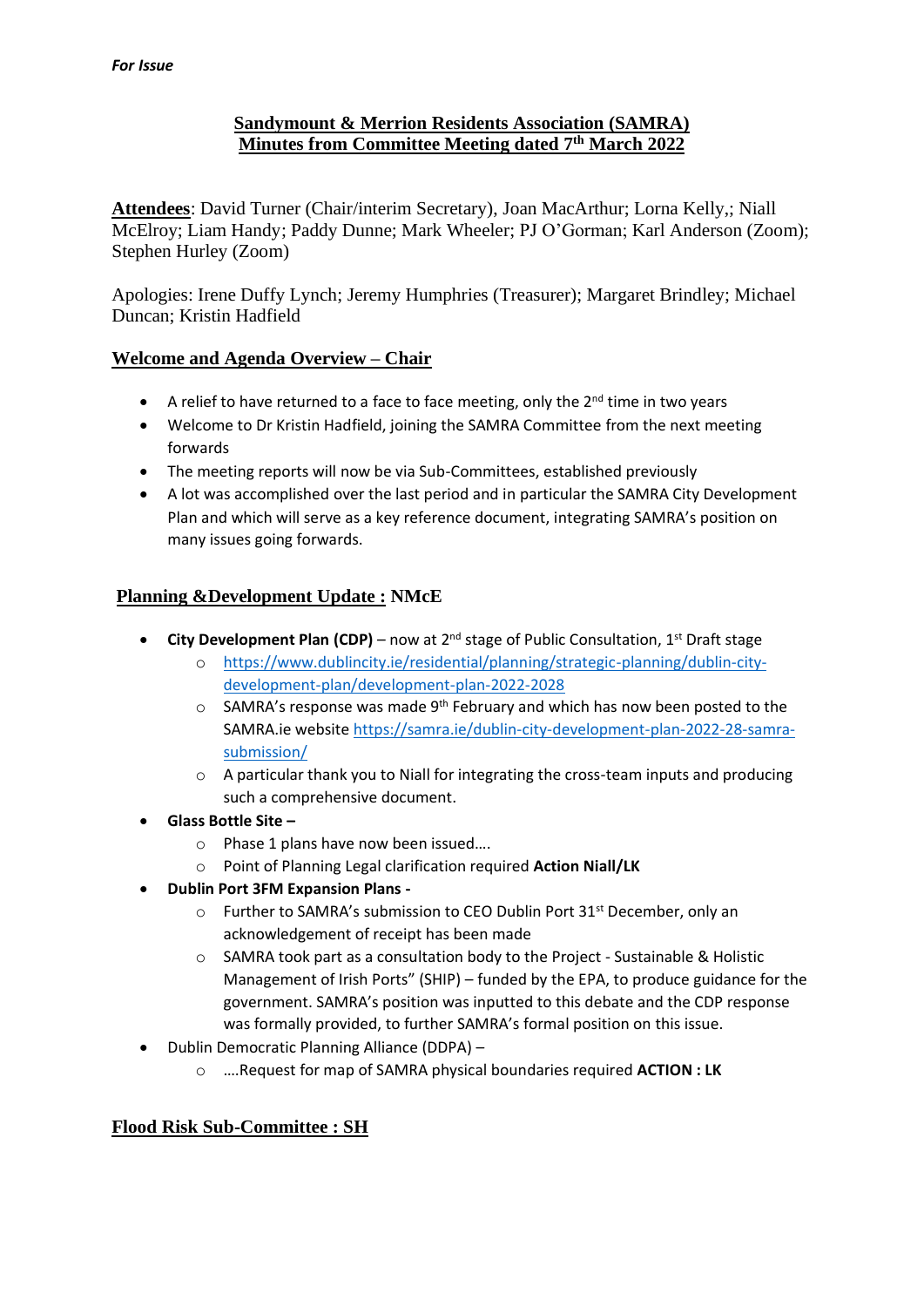• No action has as yet been started or observed by DCC and the next step is to expedite these works as per the SAMRA position paper<https://samra.ie/flood-risk-samra-positioning/> **ACTION : SH**

### **Transport and Access Sub-Committee – DT**

- **Pedestrianisation –**
	- $\circ$  The decision was made at the 7<sup>th</sup> February SEAC to implement Pedestrianisation at the eastern end of the Village Green at weekends with vehicle access removed from midnight Thursday to Sunday – from Easter until Halloween
	- $\circ$  This was considered to be the optimal solution with considerable input still being made from strong residential support to alleviate residual concerns
	- o SAMRA welcomes this and has offered to continue to work a collaboration with DCC to further improve what can be achieved
- **Strand Road Traffic –**
	- $\circ$  17 off speed ramps have now been installed down the Strand Road between Beach Road and the Merrion Gates. Traffic speed reduction has been observed and is now having a beneficial effect
	- $\circ$  As of 1<sup>st</sup> March the HGV 5axle+ ban has now come into effect. It has been observed that enforcement is now required, although early stages report an improvement in conditions.

# **Heritage & Natural History Sub-Committee – No report available**

#### **Membership / PR/Secretarial Sub Committee – DT**

#### • **AGM Preparation –**

- $\circ$  Date now confirmed for 25<sup>th</sup> April by Face to Face
- o Sandymount Hotel to be booked : **Action Joan McArthur**
- o The AGM "DESK OFFICER" offered and accepted **Action Karl Anderson**
- o Invitations to be made to Councillors, TDs; An Garde Siochana Community Guards; Tidy Towns; **Action : DT**
- o Publicity Bulletin to be issued (D4; Irish Times, II etc) : **Action Karl Anderson**
- o Photographer **Action Karl Anderson**
- o Publicity via Church Notices **Action Paddy Dunne**
- o Publicity Graphic to be produced for local shop windows : **Mark Wheeler**
- o Request for Councillor re-tweets **Action DT**
- o Flyer to be updated for email issue to SAMRA members **Action : DT**
- o Banners for Village Green **Action DT**
- o Use the opportunity to publicise future Social Events eg FUN DAY **Action ALL**
- o AGM Presentation Pack draft to be prepared and circulated for input **Action DT**
- o AGM presentation pack to be developed based on Sub-Committee Areas with visual material to support speaker notes **Action Sub-Committee Leads**

#### **Environment Sub-Committee – No Report Available**

#### **Community Sub-Committee – Coordinator tba**

• **Community FUN DAY -**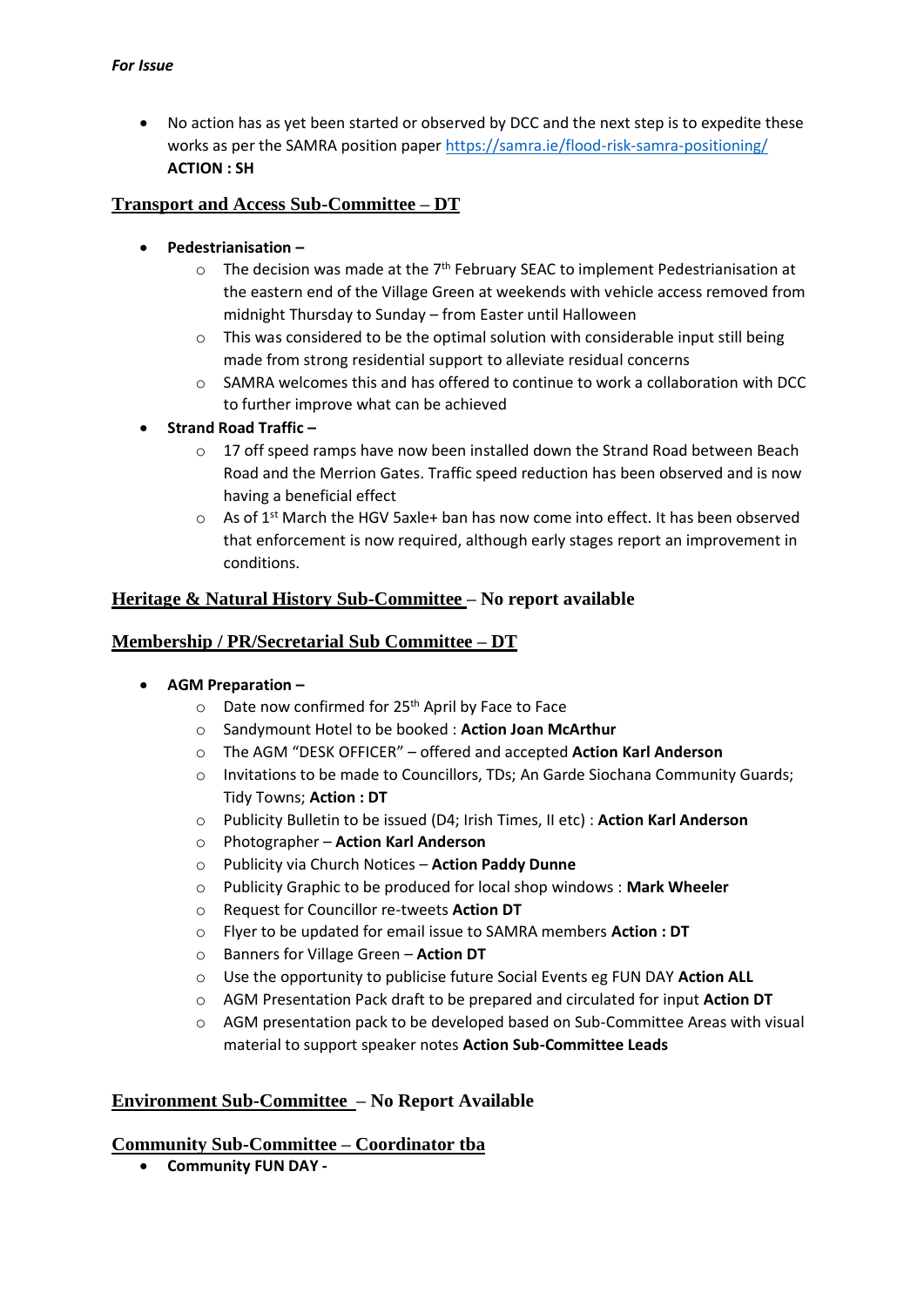- o SAMRA Project Manager to be identified **Action : DT**
- $\circ$  22<sup>nd</sup> May 2-5pm has been booked with DCC Parks Department
- o Stage, Sound System, Generator, Gazebo 3x3m all booked
- o Timetable draft (Joan MacArthur)
	- 2pm Music (SAMRA to arrange)
	- 2:45pm "Paw Patrol Dance Off" on stage (3 songs) with Jack Flash as MC for their performance only. "Brilliant Promotions" to provide the 3 songs
	- 3:05pm "Jack Flash" Magic Show on stage
	- Announcements to follow on races from stage,
	- Prize Giving + Music (SAMRA to finalise ACTS and timings)
- o Arrangements to date :
	- Pat Hollingsworth & James from "PH Sound Systems 086 259 0601 [/pat@thesoundco.ie](mailto:/pat@thesoundco.ie)
	- Park gates open by 11:00am for PH Sound Systems to enter and load
	- DCC Assistant Area Community Officer Ronan O'Donnell; 01 222 3726; [ronan.odonnell@dublincity.ie](mailto:ronan.odonnell@dublincity.ie)
- o Insurance for SAMRA (public liability accountability) to be arranged. Previously paid by TT and now to resolved for the future **Action Paddy Dunne**
- o

### **AOB**

- **AVIVA Community Fund** closure date 31st March and entry mut be made on AVIVA template. Mark Wheeler to complete a submission **Action MW and DT** to forward the AVIVA proforma and previous SAMRA template
- **Dublin Port 3FM Boat Tour** Cancelled due to adverse weather and to be re-arranged
- **Sean Moore Community Awards** : re-set for 22nd March 8pm Clanna Gael Fontenoy Club, Lord Mayor Allison Gilliland - tickets received, **Confirmations by DT/JMcA/PD/** ++; plse advise if interested (Dermot Lacey 087 2646 960 Or [dermot.lacey@labour.ie\)](mailto:dermot.lacey@labour.ie) ALL SAMRA COMMITTEE INVITED
- **Covanta Community Gain Liaison Committee** selection process underway, no SAMRA submissions were made this round but this is to serve as a prompt for future annual opportunities **Action : ALL**
- **Hanging Baskets**  previous supplier for the village no longer in business, Request for any suitable contact for new supply to be provided to Mark Wheeler **Action : ALL**

# **AGREED DATE OF NEXT MEETING: Monday 4 th April 2022**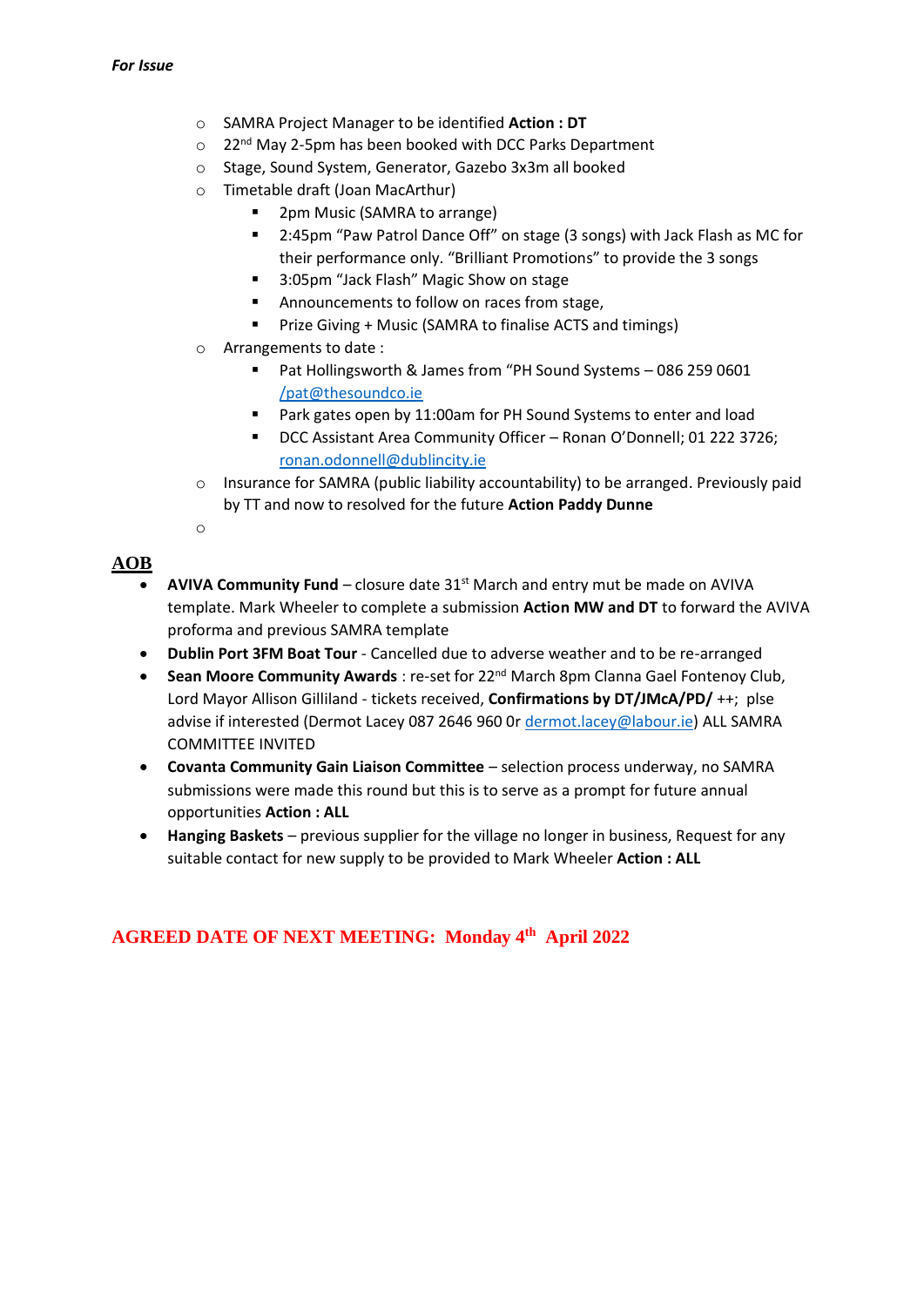|     | <b>SAMRA Actions Log</b>                                                                                         |              |                                                                                                                       |  |  |
|-----|------------------------------------------------------------------------------------------------------------------|--------------|-----------------------------------------------------------------------------------------------------------------------|--|--|
| No. | <b>Action</b>                                                                                                    | <b>SAMRA</b> | <b>Latest Status</b>                                                                                                  |  |  |
|     |                                                                                                                  | <b>Lead</b>  |                                                                                                                       |  |  |
|     |                                                                                                                  |              | <b>New Actions from Latest Committee Meeting</b>                                                                      |  |  |
| 1.  | <b>AVIVA Community Fund</b>                                                                                      | <b>MW</b>    | To submit for 2022 - FUN DAY a good opportunity                                                                       |  |  |
| 2.  | <b>AVIVA Community Fund</b>                                                                                      | <b>DT</b>    | Forward the previous SAMRA template + AVIVA protocol                                                                  |  |  |
| 3.  | Community FUN DAY – support actions                                                                              | Various      | As per minutes 7 <sup>th</sup> March onwards                                                                          |  |  |
| 4.  | Community FUN DAY - appoint a<br><b>SAMRA Project Manager</b>                                                    | DT           | Needed to progress and integrate the various support actions<br>that have all been initiated by JMcA                  |  |  |
| 5.  | <b>AGM</b> Preparation                                                                                           | DT/Various   | As per minutes 7 <sup>th</sup> March onwards                                                                          |  |  |
| 6.  | Flood Risk next steps to expedite DCC to<br>initiate phase 1 construction and Phase 2<br>planning                | <b>SH</b>    | As per DCC position paper                                                                                             |  |  |
| 7.  | Dublin Democratic Planning Alliance<br>$(DDPA)$ –<br>a. Request for map of SAMRA<br>physical boundaries required | LK           |                                                                                                                       |  |  |
| 8.  | Glass Bottle Site - Point of Planning Legal<br>clarification required                                            | NMcE/LK      |                                                                                                                       |  |  |
|     | <b>Ongoing Actions</b>                                                                                           |              |                                                                                                                       |  |  |
| 9.  | <b>Public Liability Insurance</b>                                                                                | <b>PD</b>    | TT has previously paid for SAMRA + liabilities and this to be re-<br>quoted, re-set for 2022 and the future provision |  |  |
| 10. | <b>SAMRA Green Notice Board update</b>                                                                           | Tba          |                                                                                                                       |  |  |
| 11. | Membership report $-$ clean up of listing                                                                        | DT/JMcA      |                                                                                                                       |  |  |
| 12. | Sean Moore Awards attendance                                                                                     | <b>DT</b>    |                                                                                                                       |  |  |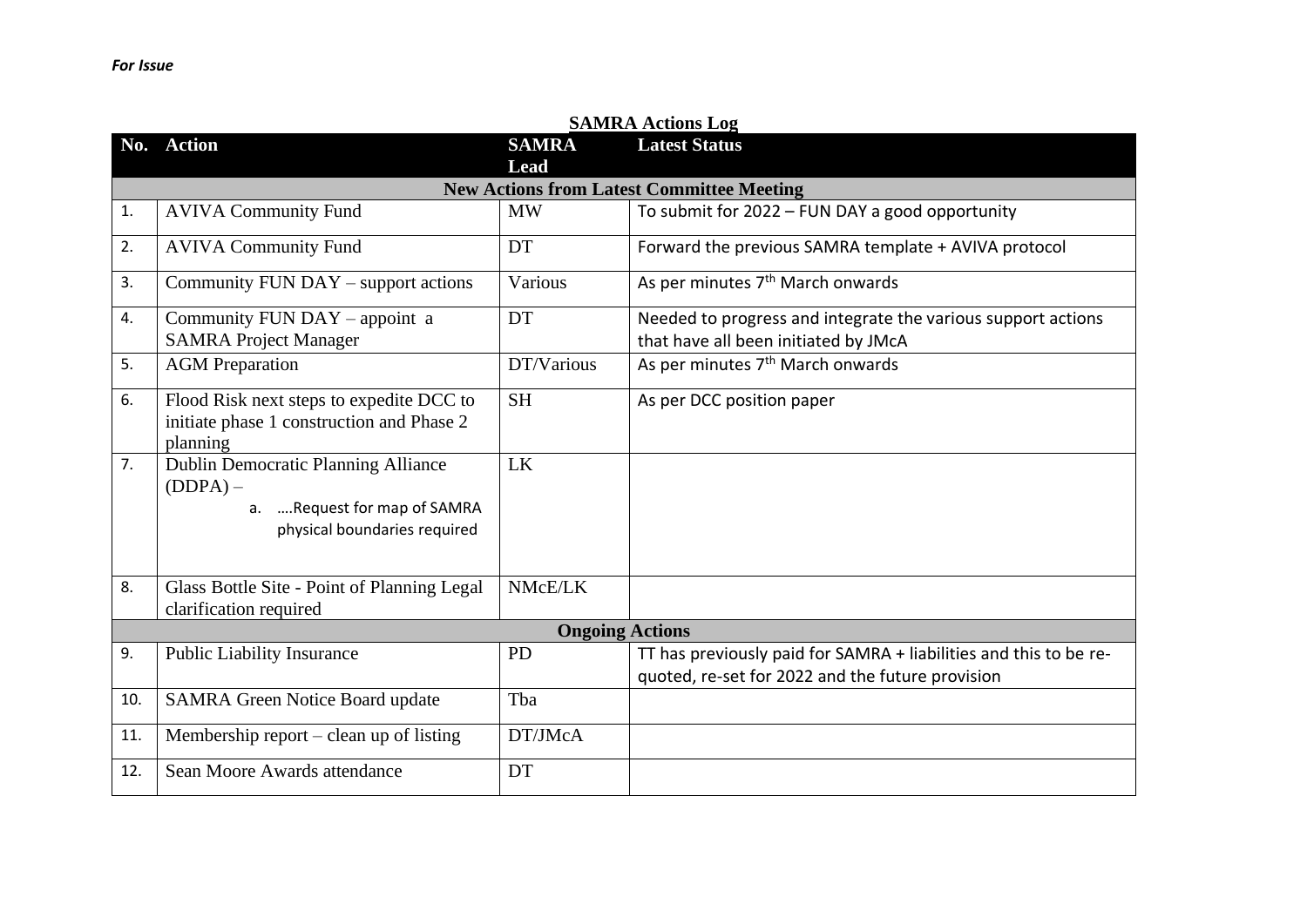|            | No. Action                                                                                                                                                                                                                                                                                                                                                                                                                                                                                                                                                                                                                                        | <b>SAMRA</b><br><b>Lead</b> | <b>Latest Status</b> |
|------------|---------------------------------------------------------------------------------------------------------------------------------------------------------------------------------------------------------------------------------------------------------------------------------------------------------------------------------------------------------------------------------------------------------------------------------------------------------------------------------------------------------------------------------------------------------------------------------------------------------------------------------------------------|-----------------------------|----------------------|
| 13.<br>14. | Dublin Port 3FM : Media publication of<br>SAMRA 31 <sup>st</sup> submission<br>Dublin Port 3FM Boat Tour                                                                                                                                                                                                                                                                                                                                                                                                                                                                                                                                          | DT<br>DT                    |                      |
| 15.        | <b>Community Day</b>                                                                                                                                                                                                                                                                                                                                                                                                                                                                                                                                                                                                                              | $JMcA +$                    |                      |
| 16.        | <b>AGM</b> Prep<br>Presentation Pack Action tba<br>Membership report update - in hand<br><b>Action DT</b><br>Financial statement update Action JH<br><b>Publicity Banners - Action DT</b><br>Invitees to include Councillors, TDs;<br><b>AGS - Action DT</b><br>Publicity via Social Media FB and<br>Twitter - Action: DT<br>Also to request Councillors for re-<br>tweets: Action DT<br>Publicity via D4 News: Action DT<br>Church notices were proposed :<br><b>Action PD</b><br>Individual Committee position for<br>$\bullet$<br>2022 - Action : ALL to consider their<br>position as per the emailed 3<br>questions responding back to Chair |                             |                      |
| 17.        | Establish case for SAMRA backing to<br>Ivana Bacik Dublin Bay Bill                                                                                                                                                                                                                                                                                                                                                                                                                                                                                                                                                                                | Dave T                      |                      |
| 18.        | Establish a Chair/Lead of Dublin Port 3FM<br>sub-committee                                                                                                                                                                                                                                                                                                                                                                                                                                                                                                                                                                                        | DaveT                       |                      |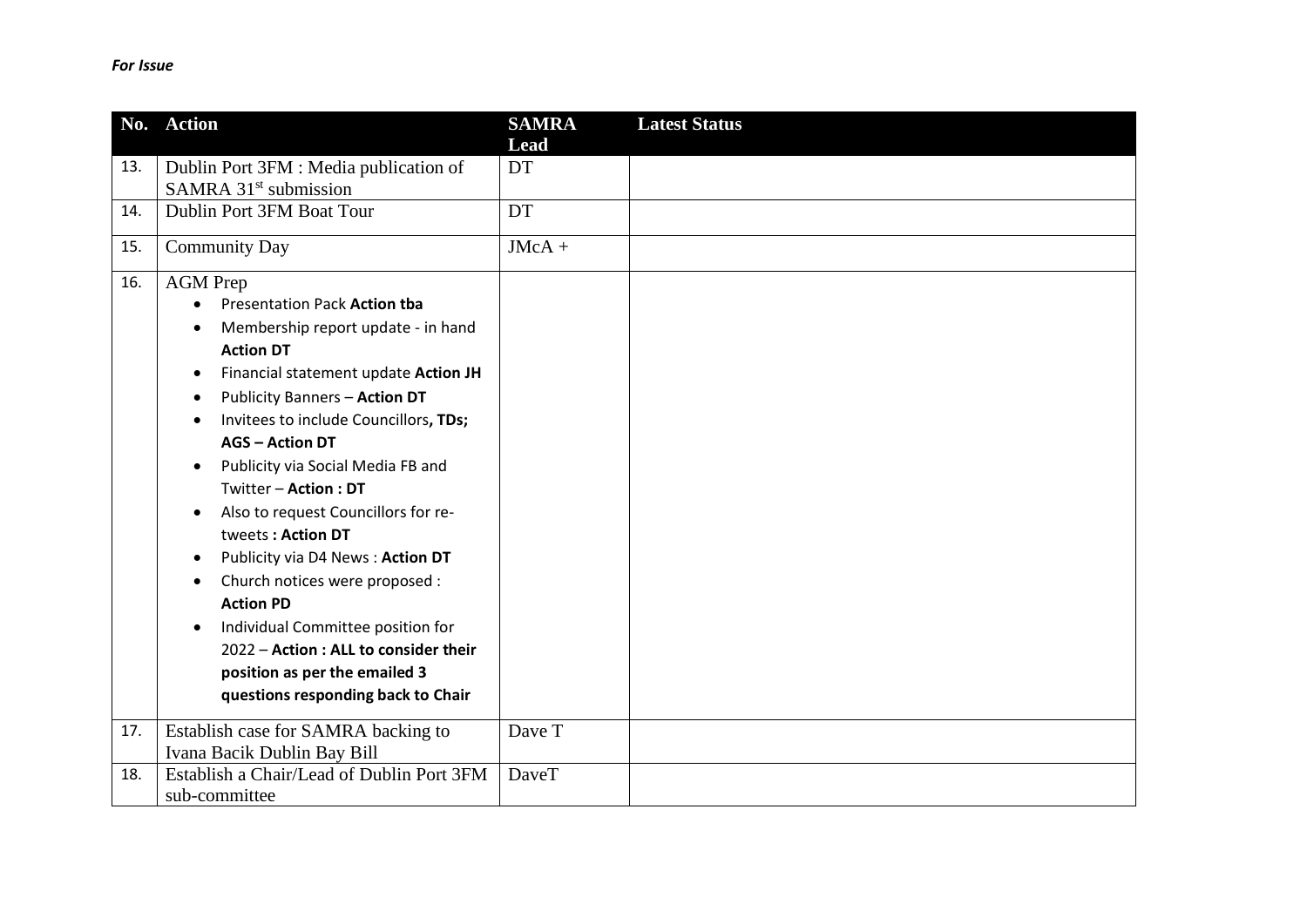|     | No. Action                                     | <b>SAMRA</b>    | <b>Latest Status</b>                                            |
|-----|------------------------------------------------|-----------------|-----------------------------------------------------------------|
| 19. | Establish Update SAMRA position paper          | Lead<br>Stephen |                                                                 |
|     | to Pedestrianisation Report                    | Hurley          |                                                                 |
| 20. | Beach erosion and sewage incident -            | <b>DT</b>       |                                                                 |
|     | forward plan required for public health        |                 |                                                                 |
|     | hazard events                                  |                 |                                                                 |
| 21. | DD Alliance – re-zoning list to be sought      | <b>NMcE</b>     |                                                                 |
|     | from Councillors                               |                 |                                                                 |
| 22. | D4 Newsletter article                          | tba             |                                                                 |
| 23. | Proposal as a future action to engage local    | tba             |                                                                 |
|     | schools for a new SAMRA LOGO Action            |                 |                                                                 |
|     | supported but post AGM2022                     |                 |                                                                 |
| 24. | Post Meeting request – to send Committee       | <b>ALL</b>      |                                                                 |
|     | Member photo (as required) for updating        |                 |                                                                 |
|     | of website Committee details                   |                 |                                                                 |
|     |                                                |                 |                                                                 |
| 25. | Architectural Heritage                         | <b>NMcE</b>     | Facilitation of Sandymount survey                               |
| 26. | Merchants Archway – Planning                   | <b>IDL</b>      | To review and recommend options available to SAMRA to           |
|     | Application                                    |                 | support planning objection                                      |
| 27. | Cycle route                                    | NMcE / DT       | Write a position paper which addresses the Strand Road traffic  |
|     |                                                |                 | whilst incorporating the Off-Road solution, combined with Flood |
|     |                                                |                 | Defence needs                                                   |
| 28. | SAMRA Logo for use on letter heads -           | DT              | Action transferred following EL departure from committee        |
|     | develop options around the Village green       |                 |                                                                 |
|     | and circulate committee $(8/12)$               | <b>NMcE</b>     |                                                                 |
| 29. | Pembroke Quarter - establish Sub-<br>Committee |                 |                                                                 |
| 30. | <b>Membership Data Gaps</b>                    | <b>JMcA/DT</b>  |                                                                 |
|     |                                                |                 |                                                                 |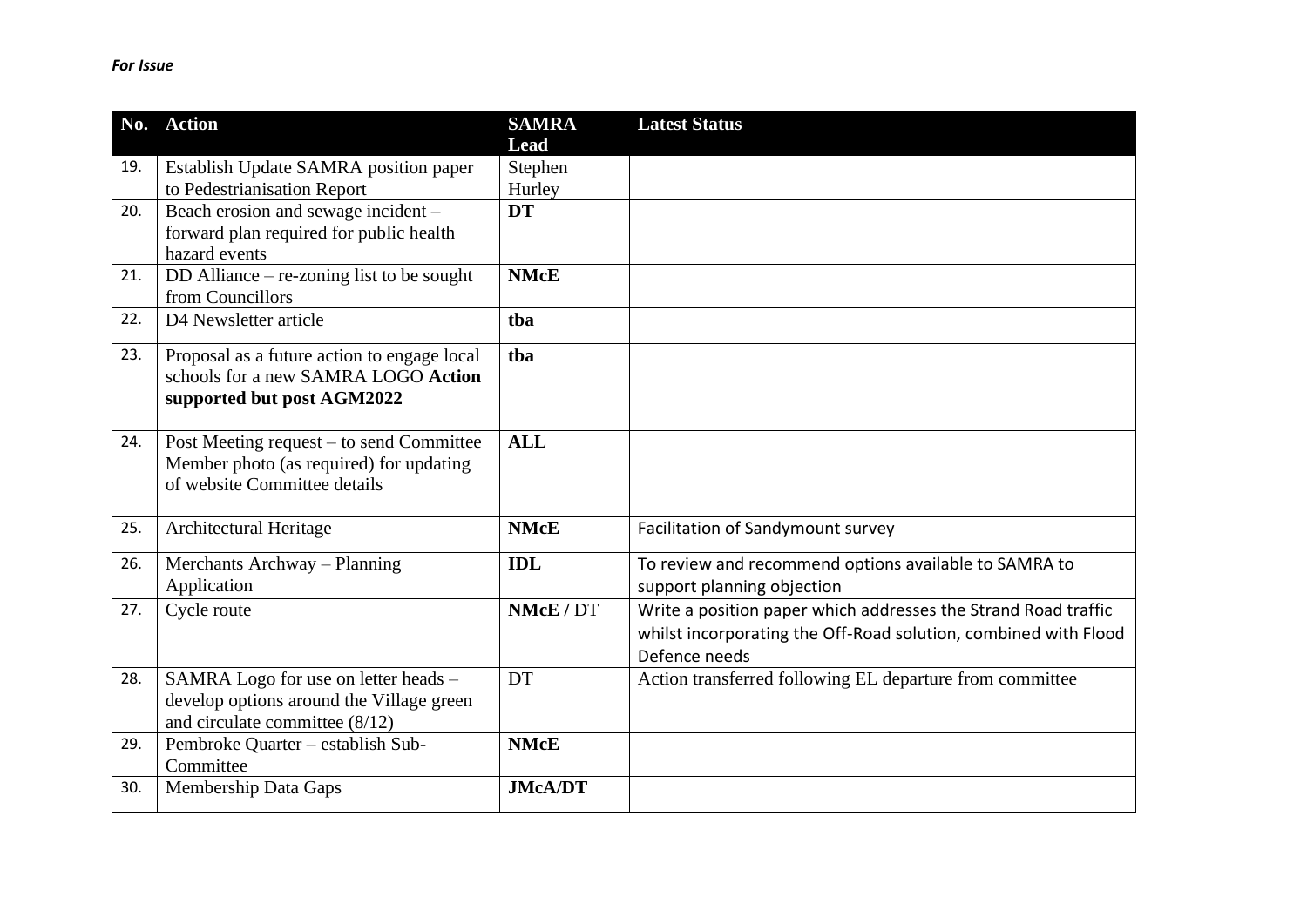|     | No. Action                                                              | <b>SAMRA</b><br><b>Lead</b> | <b>Latest Status</b>                                                                                                                      |
|-----|-------------------------------------------------------------------------|-----------------------------|-------------------------------------------------------------------------------------------------------------------------------------------|
| 31. | DCC Dev Plan - biosphere protection                                     | LK                          | Will request support if needed in drafting                                                                                                |
| 32. | Sandymount VDS Village Project<br>Programme                             | DT/NMcE                     | To meet with DL and establish a way forwards                                                                                              |
| 33. | PA – YMCA sale application                                              | NMcE/EL/LK                  | Establish status and consider SAMRA steps                                                                                                 |
| 34. | Secretarial Role candidates - Resource a<br>Secretary for SAMRA         | <b>DT</b>                   | Ongoing                                                                                                                                   |
| 35. | Cycle route - Success/Failure Criteria                                  | DT/NmcE                     | Pending High Court Decision                                                                                                               |
| 36. | Communication &Media Needs of<br>SAMRA (28/09)                          | DT/ALL                      | Agenda item                                                                                                                               |
| 37. | Constitution Update (09/11)                                             | DT/ALL                      | Agenda item                                                                                                                               |
| 38. | Dublin Port Development Plan - reclaim<br>land proposal by DP $(08/12)$ | LK/EL                       | Circulation of a proposed letter to Committee                                                                                             |
| 39. | Write to owner of Martello Tower<br>requesting visit for SAMRA          | DT / local<br>councillors   | Update provided by Dermot Lacey w/c 8 June.                                                                                               |
| 40. | Engagement regarding Poolbeg Incinerator                                | <b>TBC</b>                  | No progress to report. Potential future actions: EPA meeting /<br>review Notifiable Incidents report                                      |
| 41. | Contact Martello Tower owner to explore<br>future plans                 | SH/DT                       | Outstanding action, awaiting progress report from Councillors                                                                             |
|     |                                                                         |                             | <b>Completed Actions (to be refreshed and deleted monthly)</b>                                                                            |
| 42. | <b>CDP</b> Completion                                                   | $NMcE + DT$                 | Adjustments and Submission                                                                                                                |
| 43. | Pedestrianisation                                                       | DT/SH                       | Working Group to develop a formula in conjunction with DCC<br>for the optimum way forward, based on Trial, DCC Report and<br>Consultation |
| 44. | Recirculation of Pedestrianisation report                               | DT                          |                                                                                                                                           |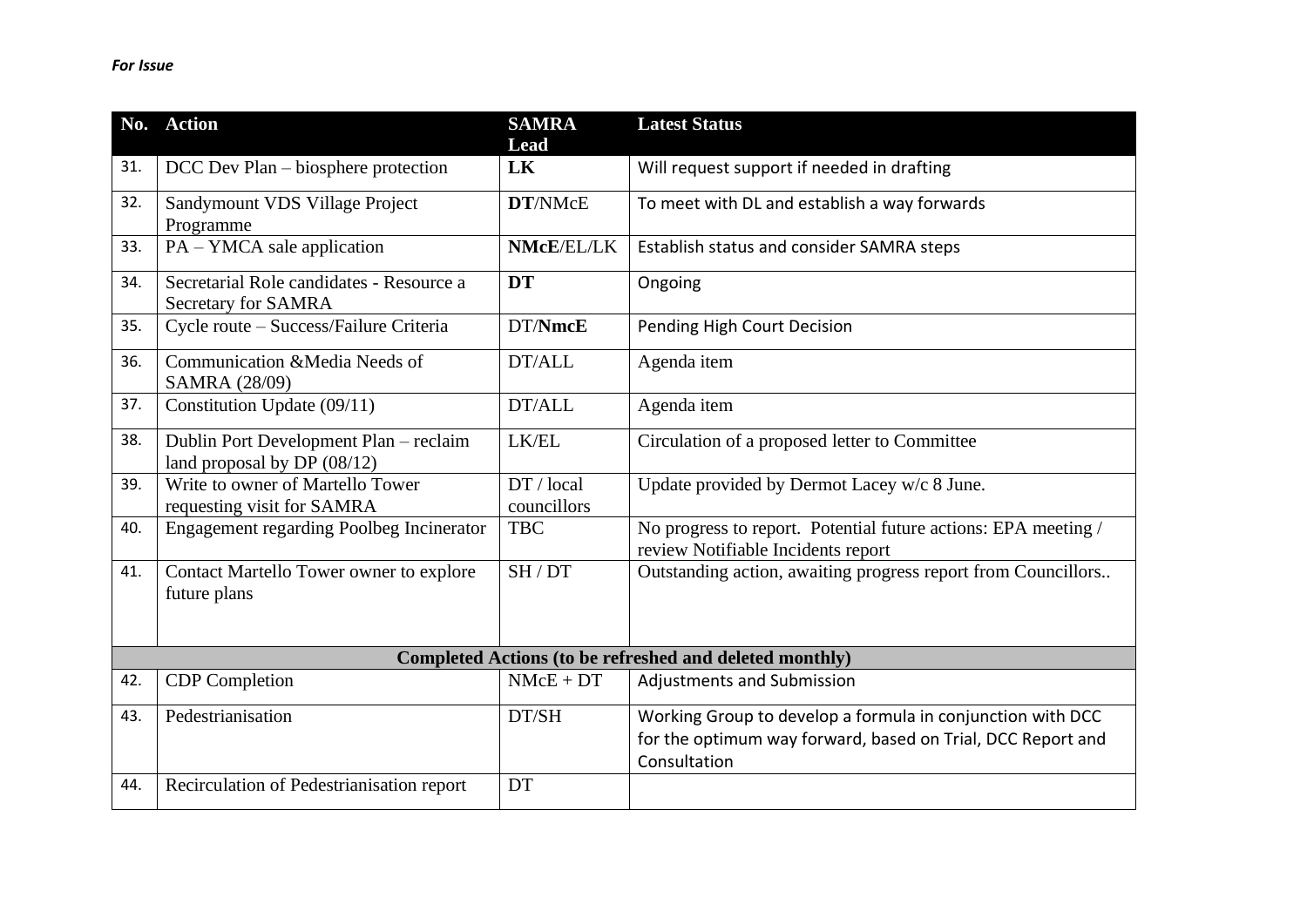|     | No. Action                                                                                                                      | <b>SAMRA</b><br>Lead    | <b>Latest Status</b>                                                                                                                                                                                                                                         |
|-----|---------------------------------------------------------------------------------------------------------------------------------|-------------------------|--------------------------------------------------------------------------------------------------------------------------------------------------------------------------------------------------------------------------------------------------------------|
| 45. | <b>Strand Road Traffic Calming - request</b><br>details from DCC                                                                | DT                      |                                                                                                                                                                                                                                                              |
| 46. | <b>CDP Working Groups Coordination</b>                                                                                          | $NMcE +$<br>Members     |                                                                                                                                                                                                                                                              |
| 47. | <b>SAMRA Strategy development</b>                                                                                               | PJOG/DT/EL              | Ongoing sub-committee support                                                                                                                                                                                                                                |
| 48. | Paypal Due-Dilligence                                                                                                           | <b>DT</b>               | Ongoing                                                                                                                                                                                                                                                      |
| 49. | <b>Comment on Strategy Sub-Committee</b><br>Draft to PJ                                                                         | <b>ALL</b>              |                                                                                                                                                                                                                                                              |
| 50. | CDP - Set up sub-committee                                                                                                      | <b>NMcE</b>             |                                                                                                                                                                                                                                                              |
| 51. | <b>Treasurer Handover Meeting</b>                                                                                               | DT/JMcA/JH              | Ongoing                                                                                                                                                                                                                                                      |
| 52. | Graphic to the MACE electronic notice<br>board                                                                                  | DaveT / Mark<br>Wheeler |                                                                                                                                                                                                                                                              |
| 53. | Dublin Port 3FM Major Infrastructure<br>Project – SAMRA input by $31st$ December                                                | NMcE/                   |                                                                                                                                                                                                                                                              |
| 54. | $AGS$ – to with and coordinate a WhatsApp<br>Group and find ways eg AGM / Newsletter<br>exchanges to strengthen linkages to AGS | MW/DT                   |                                                                                                                                                                                                                                                              |
| 55. | Circulation of Membership Report                                                                                                | Dave T                  |                                                                                                                                                                                                                                                              |
|     | Dublin Port 3FM - Response of Position<br>Paper by 31st December                                                                | Dave T/TBA              |                                                                                                                                                                                                                                                              |
| 56. | Tesco development query                                                                                                         | <b>NMcE</b>             |                                                                                                                                                                                                                                                              |
| 57. | Strategic Housing development (SHD)<br>(08/12)                                                                                  | <b>NMcE</b>             | Discussion concluded that SAMRA had concerns regarding SHD<br>attitude to SDZs & ABP. This has been relayed verbally by LK<br>and it is expected that ERA will update their document, re-<br>forward and SAMRA will then formally endorse.<br><b>PENDING</b> |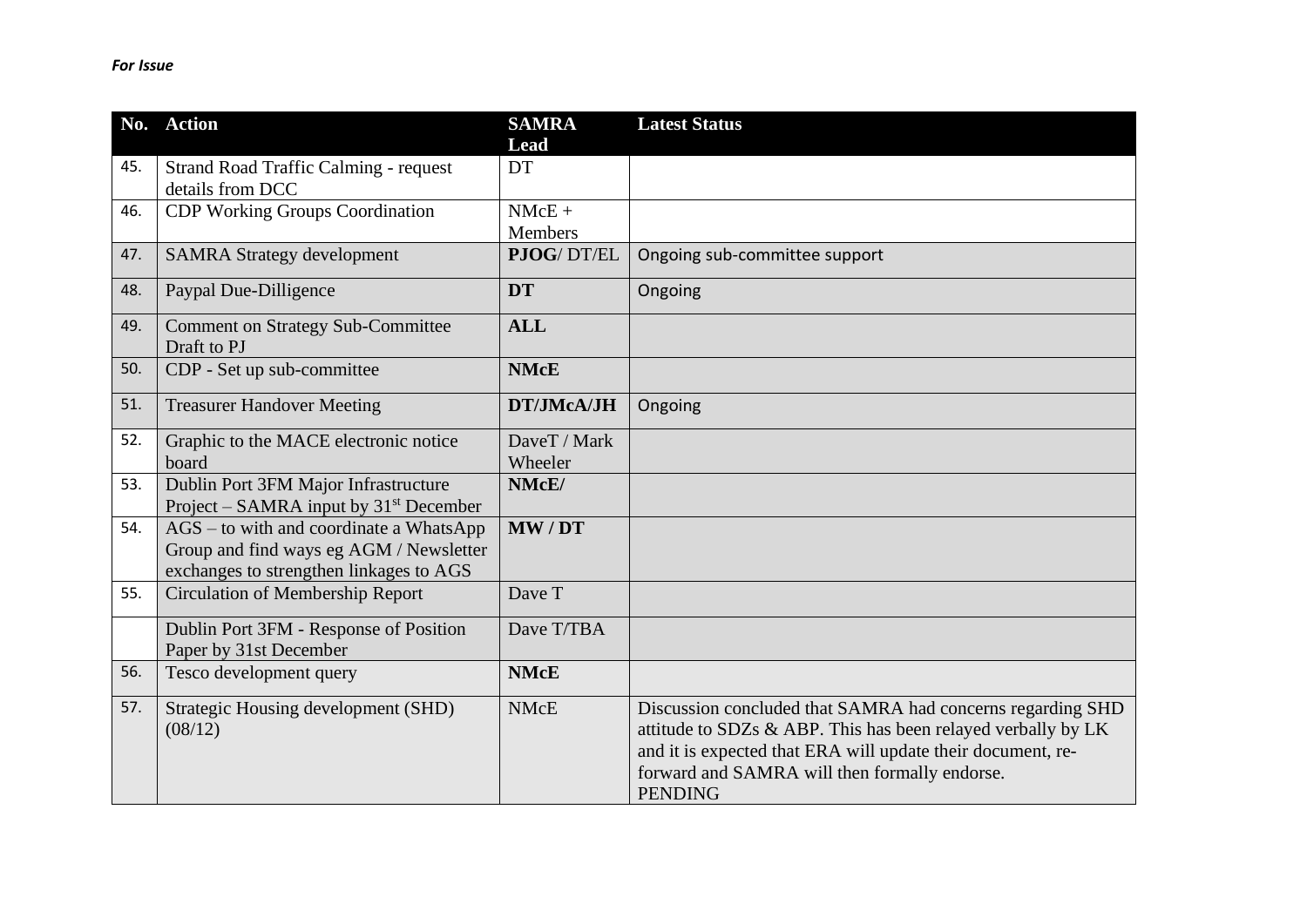|     | No. Action                                                                                                                     | <b>SAMRA</b><br>Lead | <b>Latest Status</b>                                                      |
|-----|--------------------------------------------------------------------------------------------------------------------------------|----------------------|---------------------------------------------------------------------------|
| 58. | PA - Sandymount Avenue                                                                                                         | NmcE/EL/LK           | With ABP - Monitor                                                        |
| 59. | Summer social                                                                                                                  | tba                  |                                                                           |
| 60. | Climate Action Plan/Flood Risk Agenda<br>Item to be set to establish SAMRA's<br>formal position to Professor Ray Bates<br>work | <b>DT</b>            |                                                                           |
| 61. | Pembroke Quarter                                                                                                               | <b>NMcE</b>          | Re-establish communication updates as a registered<br>consultation member |
| 62. | Dublin Development Planning Alliance                                                                                           | <b>NMcE</b>          | Letter confirming SAMRA                                                   |
| 63. | Flood Defence work and SAMRA's<br>position                                                                                     | <b>NMcE/DT</b>       | <b>Position Paper for SAMRA</b>                                           |
| 64. | <b>CGLC</b> Grant candidates                                                                                                   | <b>DT/ALL</b>        | Eligible $27th$ September – $31st$ October                                |
| 65. | <b>Strand Beach Pollution Incident</b>                                                                                         | <b>SH</b>            | Response to DCC letter                                                    |
| 66. | Issue Membership Report dated 30 <sup>th</sup> June                                                                            | <b>DT</b>            |                                                                           |
| 67. | Issue Membership Report dated 30 <sup>th</sup> June                                                                            | <b>DT</b>            |                                                                           |
| 68. | <b>Pedestrianisation Trial</b>                                                                                                 | <b>DT</b>            | Update email to members                                                   |
| 69. | Architectural Heritage – establish process<br>for protecting                                                                   | <b>NMcE</b>          |                                                                           |
| 70. | Sandymount Beach Raw Sewage Beach<br>Erosion – Letter to DCC requesting actions<br>to resolve                                  | <b>DT</b>            |                                                                           |
| 71. | Ray Bates presentation to be forwarded<br>across SAMRA Committee                                                               | <b>DT</b>            |                                                                           |
| 72. | Weedkiller Useage - Letter to DCC                                                                                              | LK                   |                                                                           |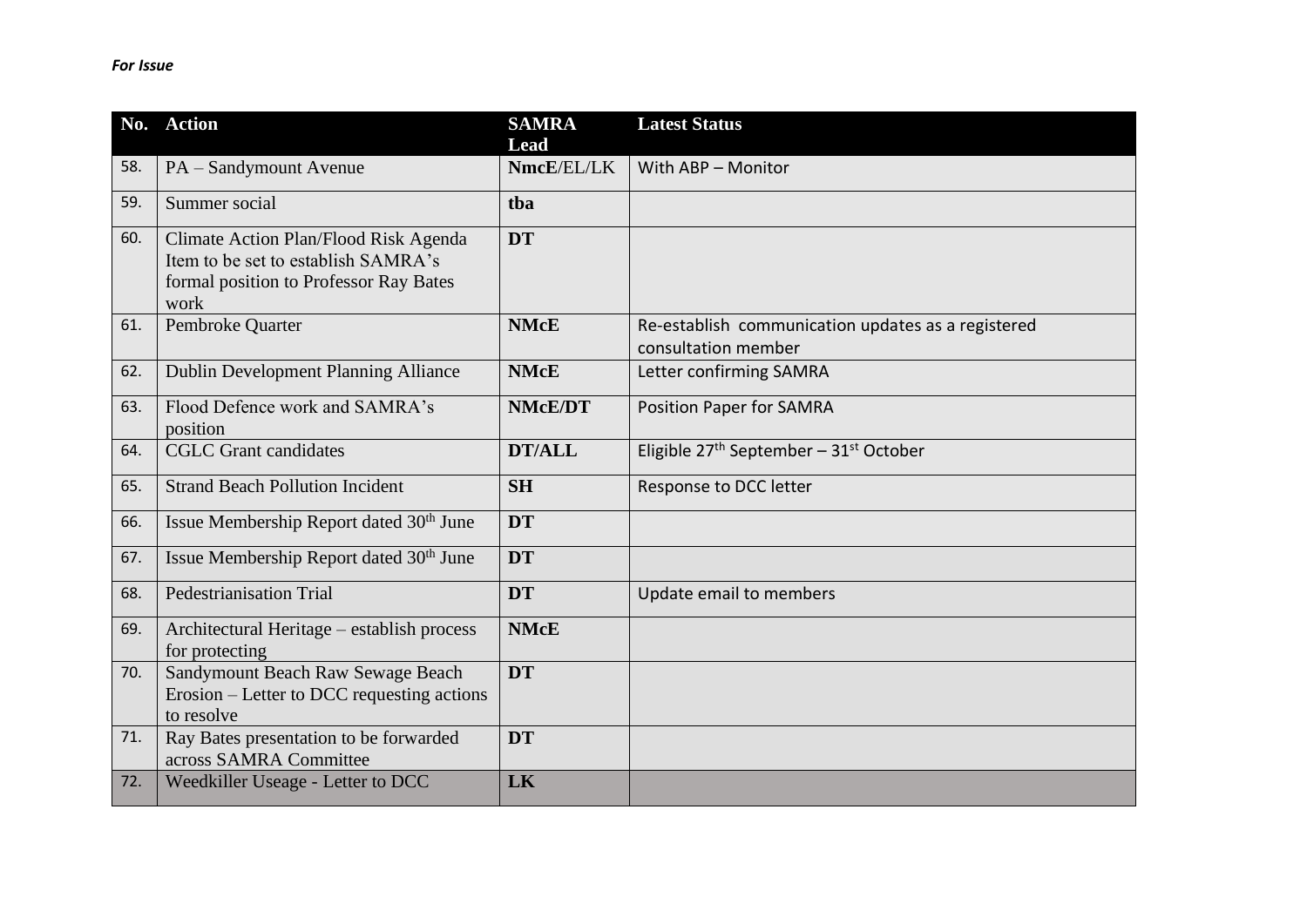|     | No. Action                                                                                        | <b>SAMRA</b><br><b>Lead</b> | <b>Latest Status</b>                                                                                                                                                                                                                                                                                                                                                                                                                      |
|-----|---------------------------------------------------------------------------------------------------|-----------------------------|-------------------------------------------------------------------------------------------------------------------------------------------------------------------------------------------------------------------------------------------------------------------------------------------------------------------------------------------------------------------------------------------------------------------------------------------|
| 73. | Letter to DCC requesting addition cycle<br>parking pods                                           | <b>DT</b>                   | Completed                                                                                                                                                                                                                                                                                                                                                                                                                                 |
| 74. | Letter to DCC regarding incorporation of<br>actions with regards to Pedestrianisation<br>concerns | <b>DT</b>                   | Completed                                                                                                                                                                                                                                                                                                                                                                                                                                 |
| 75. | $CDP - Red Lines$ to be drafted                                                                   | LK                          | Completed                                                                                                                                                                                                                                                                                                                                                                                                                                 |
|     | City Development Plan – Early<br>Engagement                                                       | NMcE/LK                     | Completed                                                                                                                                                                                                                                                                                                                                                                                                                                 |
| 76. | <b>Membership Status</b>                                                                          | <b>DT</b>                   | To seek endorsement from SAMRA Committee for the<br>Membership Rules and Protocol and seek active support for<br>ongoing actions                                                                                                                                                                                                                                                                                                          |
| 77. | $PA$ – Incinerator                                                                                | <b>DT</b>                   | Draft letter for Observation – time barred – unable to address<br>due to lack of resource                                                                                                                                                                                                                                                                                                                                                 |
| 78. | $PA$ – Incinerator                                                                                | <b>DT</b>                   | Letter to EPA - time barred, unable to address due to lack of<br>resource                                                                                                                                                                                                                                                                                                                                                                 |
| 79. | Research upcoming Dublin City<br>Development Plan to understand topics and<br>timescales          | <b>EL</b>                   | EL spoke with DCC (Sharon Vinci) on 11/2 and the City<br>Development plan 2022 goes through 4 phases, some are open to<br>the public / groups for comments, each window for submissions<br>is 4-8 weeks depending on the phase.<br>Phase 1 Expected August 2020: "Issues" - Public invited to<br>submit Issues - will be advertised in the media.<br>Phase 2 - Pre Draft<br>Phase 3 - Draft<br>$\bullet$<br>Phase 4 - Material amendments |
| 80. | PA - Poolbeg Glass Bottle Site                                                                    | <b>SH</b>                   | To establish status of current actions and advise SAMRA steps                                                                                                                                                                                                                                                                                                                                                                             |
| 81. | <b>Litter Proliferation at Strand Green</b>                                                       | <b>IDL</b>                  | Letter + photo to 5x Pembroke Councillors - requesting action                                                                                                                                                                                                                                                                                                                                                                             |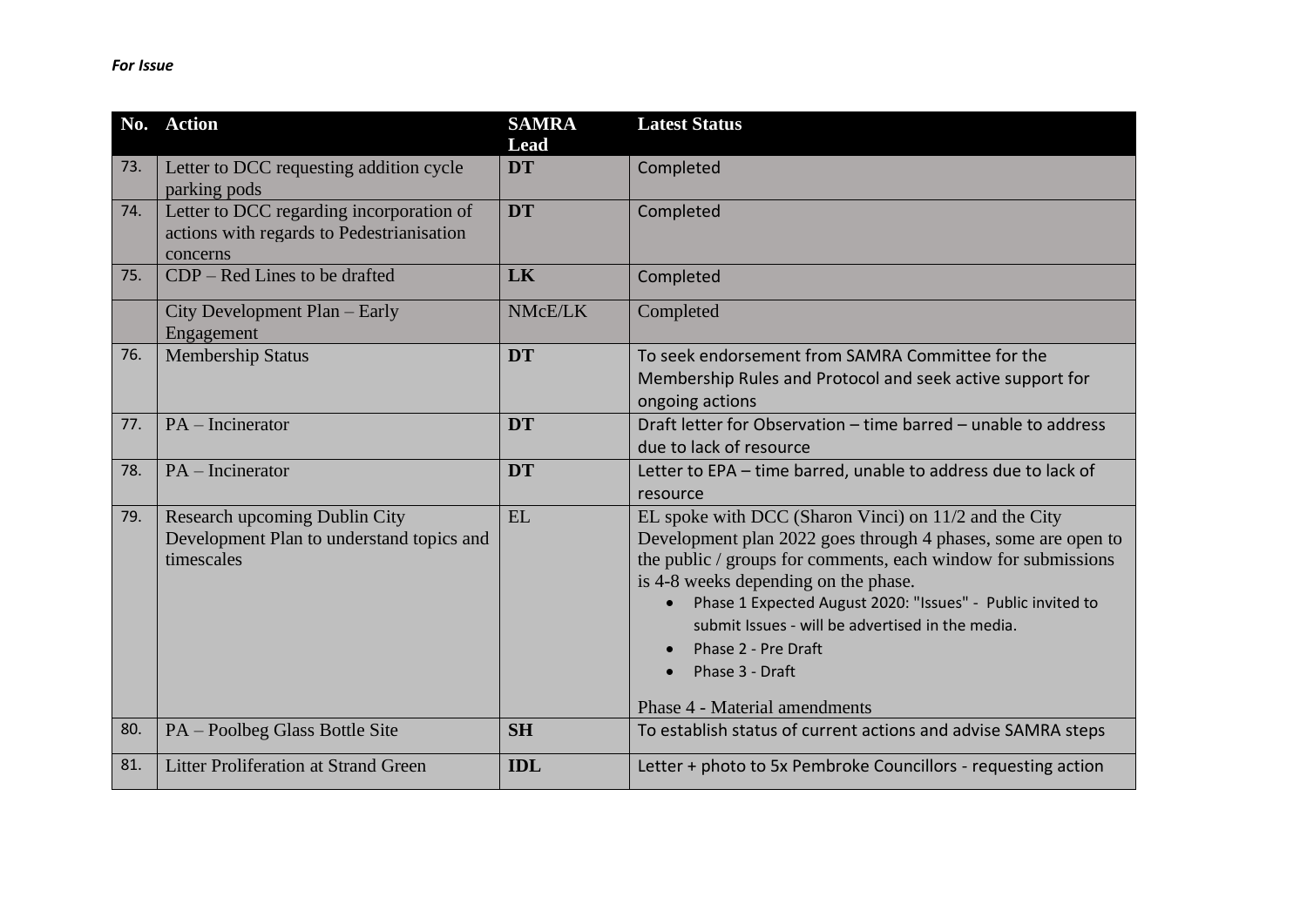| No. | <b>Action</b>                                                                                                   | <b>SAMRA</b><br>Lead | <b>Latest Status</b>                                                                                                                                                                        |
|-----|-----------------------------------------------------------------------------------------------------------------|----------------------|---------------------------------------------------------------------------------------------------------------------------------------------------------------------------------------------|
| 82. | <b>Treasurer Successor</b>                                                                                      | <b>DT</b>            |                                                                                                                                                                                             |
| 83. | <b>Treasurer Hand-Over Statement</b>                                                                            | <b>JMcA</b>          |                                                                                                                                                                                             |
| 84. | Membership Report - May                                                                                         | <b>DT</b>            |                                                                                                                                                                                             |
| 85. | <b>Summer Newsletter</b>                                                                                        | DT/EL/PJOG           |                                                                                                                                                                                             |
| 86. | PA – St John's Church Hall                                                                                      | NmcE/EL/LK           | Supportive but to write to DCC and seek conditions                                                                                                                                          |
| 87. | <b>Cycle Route – Consultation Process Paper</b><br>$(M$ Flynn $)$                                               | <b>NME</b>           | To circulate copy requesting SAMRA support                                                                                                                                                  |
| 88. | <b>Pedestrianisation Proposal</b>                                                                               | <b>DT/ALL</b>        | To establish SAMRA Committee position on proposal.<br>COMPLETED : 7 For; 2 Against; 1 x Abstention                                                                                          |
| 89. | <b>Pedestrianisation Proposal - Draft Letter</b>                                                                | <b>SH</b>            | <b>RCVD &amp; CLOSED</b>                                                                                                                                                                    |
| 90. | Membership registration & clean-up; 2<br>actions 15/02                                                          | <b>DT</b>            |                                                                                                                                                                                             |
| 91. | Clarify status on AVIVA grant and<br>potential SAMRA alternative funding<br>needs $(09/11)$                     | DT                   | Hon Sec-AVIVA Stadium Community Committee : "Fund has<br>agreed to provisionally award you a grant of €2,300 towards IT<br>project: database and archive. "                                 |
| 92. | Push for container removal on Sandymount<br>Strand, improve general state of disrepair<br>of promenade          | DT                   | Covered in detail with pictorial evidence Councillors meeting in<br>September 2019<br><b>CLOSED</b>                                                                                         |
| 93. | <b>Cycle Route Survey Question to SAMRA</b><br>Members – agreed in principle : Single<br>Topic, Simple Question | <b>NMcE</b>          | Survey question to be agreed : Proposed by email debate :<br>Q)What is your position on the current DCC proposal for an on-road 2-way<br>cycle route along Strand Rd?<br>A)Support / Oppose |